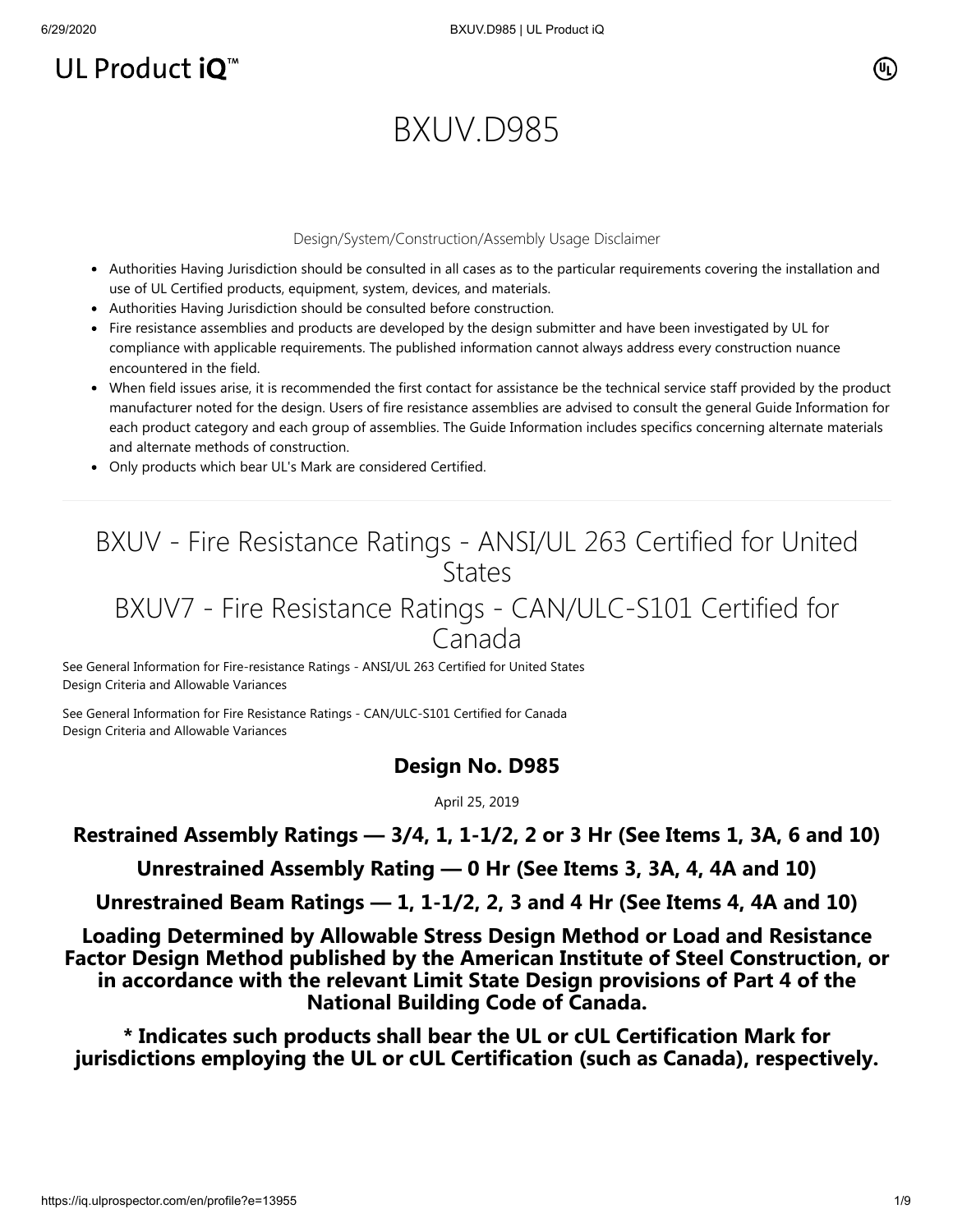

1. **Supports —** W8 x 28 or alternate (per Section IV.6 in the front of the Fire Resistance Directory) steel beam or min 10K1 steel joists when joist substitution applied.

1A. **Normal Weight or Lightweight Concrete —** Normal weight concrete carbonate or siliceous aggregate, 3500 psi compressive strength, vibrated. Lightweight concrete, expanded shale, or slate aggregate by rotary-kiln method, or expanded clay aggregate by rotary-kiln or sintered-grate method, 3000 psi compressive strength, vibrated, 4 to 7 percent entrained air.

| <b>Restrained</b><br><b>Assembly Rating Hr</b> | Concrete<br>(Type) | <b>Concrete Unit</b><br><b>Weight pcf</b> | Concrete<br>Thkns In |
|------------------------------------------------|--------------------|-------------------------------------------|----------------------|
|                                                | Normal Weight      | 147-153                                   | $3 - 1/2$            |
| $1 - 1/2$                                      | Normal Weight      | 147-153                                   | 4                    |
|                                                | Normal Weight      | 147-153                                   | $4 - 1/2$            |
|                                                | Normal Weight      | 147-153                                   | $5 - 1/4$            |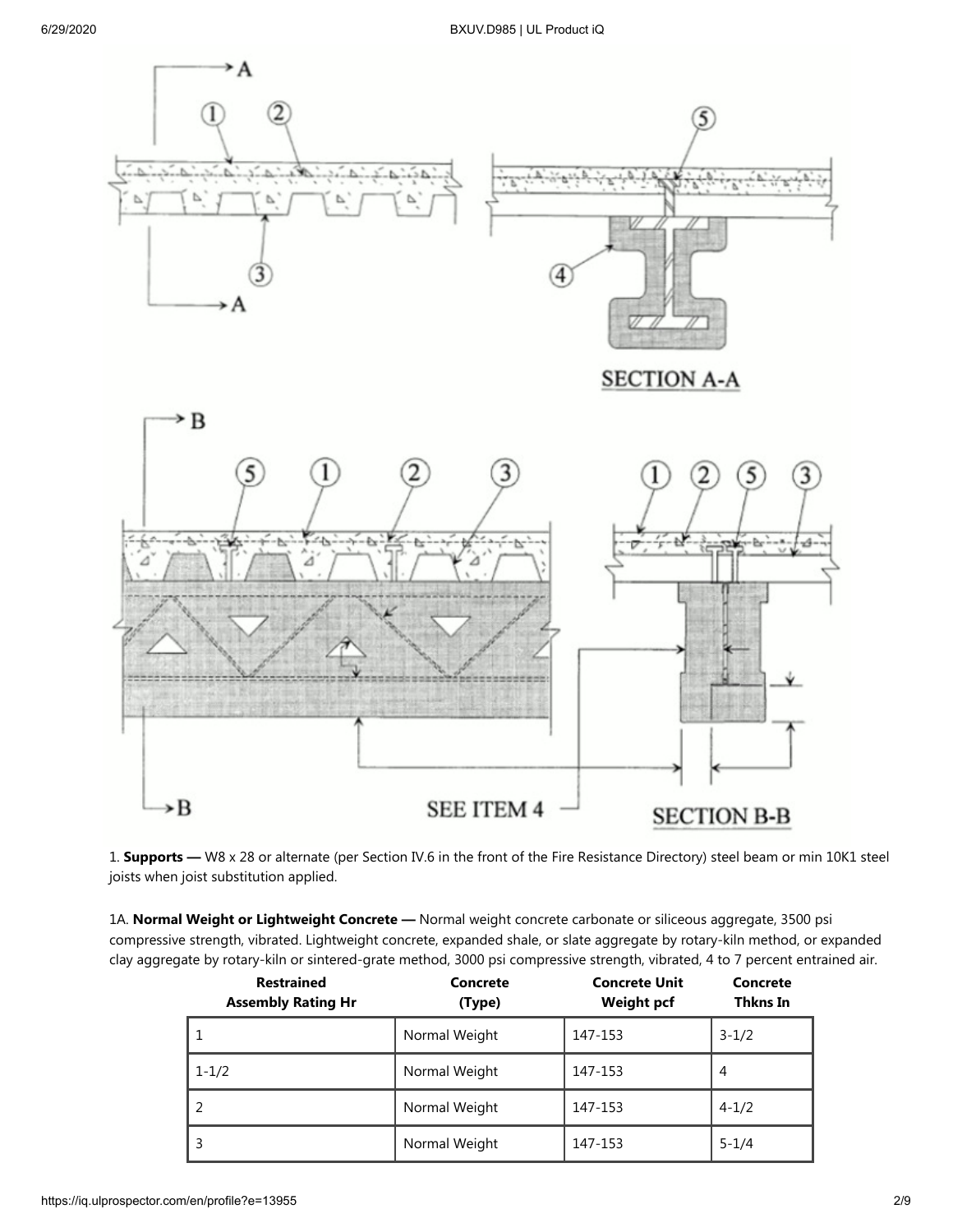6/29/2020 BXUV.D985 | UL Product iQ

| $3/4$ or $1$   | Lightweight | 107-113 | $2 - 1/2$  |
|----------------|-------------|---------|------------|
| 1              | Lightweight | 107-120 | $2 - 5/8$  |
| $1 - 1/2$      | Lightweight | 107-113 | 3          |
| $\overline{2}$ | Lightweight | 107-113 | $3 - 1/4$  |
| 2              | Lightweight | 107-116 | $3 - 1/4*$ |
| $\overline{2}$ | Lightweight | 114-120 | $3 - 1/2$  |
| 3              | Lightweight | 107-113 | $4 - 3/16$ |
| 3              | Lightweight | 114-120 | $4 - 7/16$ |

\* For use with 2 or 3 in. steel floor and form units only.

2. **Welded Wire Fabric —** 6 x 6, 10 x 10 SWG.

2A. **Negative Reinforcement —** (Not Shown) — Optional — For 3/4, 1, 1-1/2 and 2 Hr Restrained Assembly Rating Only. Used in lieu of Item 2 and with Item 2B. For floor spans with concrete cast continuous over the supporting beams. Deformed bars designed to resist the support moments of the concrete slab in accordance with the latest ACI Building Code Specifications.

2B. **Fiber Reinforcement —** (Not Shown) — For 3/4, 1, 1-1/2 and 2 Hr Restrained Assembly Rating Only. Required with Item 2A. Engineered synthetic fibers added to concrete mix to control shrinkage cracks in concrete. Fibers added to concrete mix at rate of 5 lbs of fiber for each cubic yard of concrete. **GCP APPLIED TECHNOLOGIES INC** — Type Strux 90/40

3. **Steel Floor or Form Units\* —** Composite or Non-Composite, fluted, 1-1/2, 2, or 3 in. deep galv units welded to beam or joist. Min gauge is 22 MSG.

**ASC STEEL DECK, DIV OF ASC PROFILES L L C** — 32 in. wide Types NH-32, NHN-32, NHF-32; 36 in. wide Types BH-36, BHN-36, BHN-35- 1/4, BHF-36, 2WH-36, 2WHS-36, 3WxH-36, 3WH-36, 3W-36, DG3W-36. All units may be galvanized or Prime Shield. May be vented designated with a "V" suffix to the product name.

**CANAM STEEL CORP** — 36 in. wide Types P-3623, P-3606, P-3615 and 24 in wide Type P-2432 composite

**CANAM STEEL CORP** — 24 in. wide, Types 1-1/2, 2 or 3 in. LOK-Floor; 36 in. wide, Types 2 or 3 in. LOK-Floor; 24 in. wide, Type N-LOK; 24, 30 or 36 in. wide, Type 1-1/2 in. B-LOK

**NEW MILLENNIUM BUILDING SYSTEMS L L C** — 24 in. wide Type Versa-Dek

**DECK WEST INC** — 36 in. wide Types B-DW, 2-DW or 3-DW. Side joints of 2-DW and 3-DW may be fastened together with min 1 in. long No. 12 x 14 self-drilling, self-tapping steel screw 36 in. OC

**DESIGN ASSISTANCE CONSTRUCTION SYSTEMS INC** — 36 in. wide Type DACS1.5CD, or 24 in. wide Types DACS2.0CD or DACS3.0CD

**EPIC METALS CORP** — 24 in. wide Types EC150, EC300, EC366, EC150, EC300 inverted; 30 in. wide Types ECB150, ECBR150; 36 in. wide Types EC266

**MARLYN STEEL DECKS INC** — Types 1.5 CF, 2.0 CF or 3.0 CF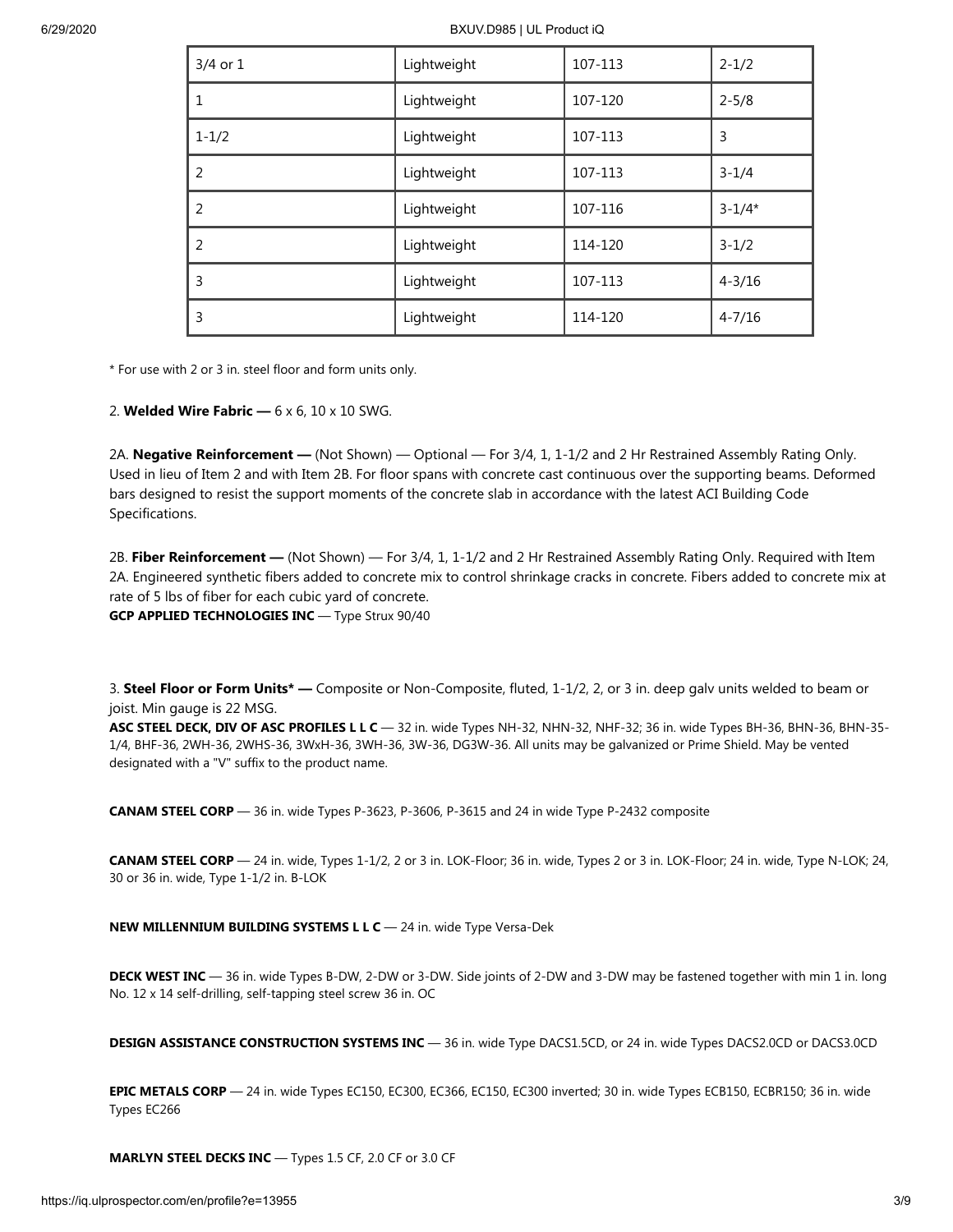**NEW MILLENNIUM BUILDING SYSTEMS L L C** — 24 or 36 in. wide Types 2.0CD, 3.0CD, 2.0CFD, 3.0CFD, 3.0CFDES; 24, 30 or 36 in. wide Types 1.5CD, 1.5CDI, 1.5CDR, 1.5CFD. Units may be phos/painted or galvanized.

**VALLEY JOIST+DECK** — 24 or 36 in. wide Types WVC 1-1/2 or WVC 2

**VERCO DECKING INC - A NUCOR CO** — FORMLOK™ deck types PLB, B, BR, PLN3, N3, PLN, N, PLW2, W2, PLW3, W3. Units are min 24 in. wide and may be galvanized, phos./ptd., or mill finish. Units may be cellular or acoustical cellular, with the suffix "CD" or "CD-AC" added to the product name, respectively. All non-cellular deck may be vented or non-vented. 12 in. wide PLW2, W2, PLW3 or W3 units may be blended with 24 or 36 in. wide PLW2, W2, PLW3 or W3 units, respectively; or Type N3.

**VULCRAFT, DIV OF NUCOR CORP** — 24, 30 or 36 in. wide, Type 1.5 VL, 1.5 VLI, 1.5PLVLI; 24 or 36 in. wide. Types 2VLI, 2.0PLVLI, 3VLI, 3.0PLVLI; 36 in. wide Types 1.5 SB, 1.5 SBR; 24 or 36 in wide Types 2.0 SB, 3.0 SB, 36 in. wide Type High Strength 1.5 SBI, 36 in. wide Type High Strength 1.5 SBN

#### **The Unrestrained Assembly Rating is equal to the Unrestrained Beam Rating for a max of 3 Hr and is limited to the following floor units and spans:**

(a) 1-1/2, 2 and 3 in. deep, 24 in. wide, 22 MSG or thicker fluted with clear spans not more than 7 ft, 8 in.

(b) 1-1/2, 2 and 3 in. deep, 24 in. wide, 20 MSG or thicker fluted with clear spans not more than 8 ft, 8 in.

(c) 1-1/2 and 2 in. deep, 24 in. wide, 16 MSG or thicker fluted with clear spans not more than 9 ft, 11 in.

(d) 3 in. deep, 36 in. wide, 18 MSG or thicker fluted and 24 in. wide with clear spans not more than 13 ft, 2 in.

For assemblies utilizing 3-1/4 in. lightweight concrete topping with a max Restrained Assembly Rating of 2 Hr, the Unrestrained Assembly Rating is equal to the Unrestrained Beam Rating and is limited to the following floor units and spans:

(a) 1-1/2, 2, and 3 in. deep, 24 or 36 in. wide, 22 MSG fluted with clear spans not more than 9 ft, 6 in.

(b) 2 and 3 in. deep, 24 or 36 in. wide 20 MSG fluted with clear spans not more than 10 ft, 0 in.

(c) 3 in. deep, 24 in. wide, 20 MSG flutedwith clear spans not more than 13 ft, 2 in.

3A. **Steel Floor and Form Units\* —** (not Shown) For 1 Hr, 1-1/2 Hr and 2 Hr ratings and as an alternate to Item 3. The top flange of the steel beam and or joist shall be protected with Spray-Applied Fire Protection Material Item 4, and the the thickness of the protection shall be to the final thickness required for the rating for that member. Composite, galv steel units. Min gauge 20 MSG. Side joints of adjacent units fully overlapping, fastened together by using 1-1/4 in. long self-drilling, selftapping steel screws driven through Shear-Bond Clips at 13-3/4 in. OC. Steel end closures flashings made of min gauge 16 MSG galv steel, fixed to the steel work before decking is placed. Lightweight concrete loading shall be governed by normal weight concrete load tables. "Consult the below-listed deck manufacturer for comprehensive load tables and design parameters associated with this assembly."

|                                                                                              | Min Normal or<br>Lightweight<br>Concrete Topping<br>over the top of the<br>steel deck = $2-1/2$<br>in. | Min Normal<br>Weight Concrete<br>Topping over the<br>top of the steel<br>$deck = 3-9/16$ in. | Min Normal<br>Weight Concrete<br>Topping over the<br>top of the steel<br>$deck = 4-1/2$ in. | Min Lightweight<br>Concrete<br>Topping over<br>the top of the<br>steel deck $=$ 3-<br>$1/4$ in. |
|----------------------------------------------------------------------------------------------|--------------------------------------------------------------------------------------------------------|----------------------------------------------------------------------------------------------|---------------------------------------------------------------------------------------------|-------------------------------------------------------------------------------------------------|
| Restrained<br>Assembly<br>Rating, h                                                          | $\mathbf{1}$                                                                                           | $1 - 1/2$                                                                                    | $\overline{2}$                                                                              | 2                                                                                               |
| Unrestrained<br>Assembly<br>Rating, h<br>(Steel Deck<br>Span $\leq$ 32 ft,<br>$9 - 5/8$ in.) | $\mathbf{1}$                                                                                           | $1 - 1/2$                                                                                    | $\overline{2}$                                                                              | 2                                                                                               |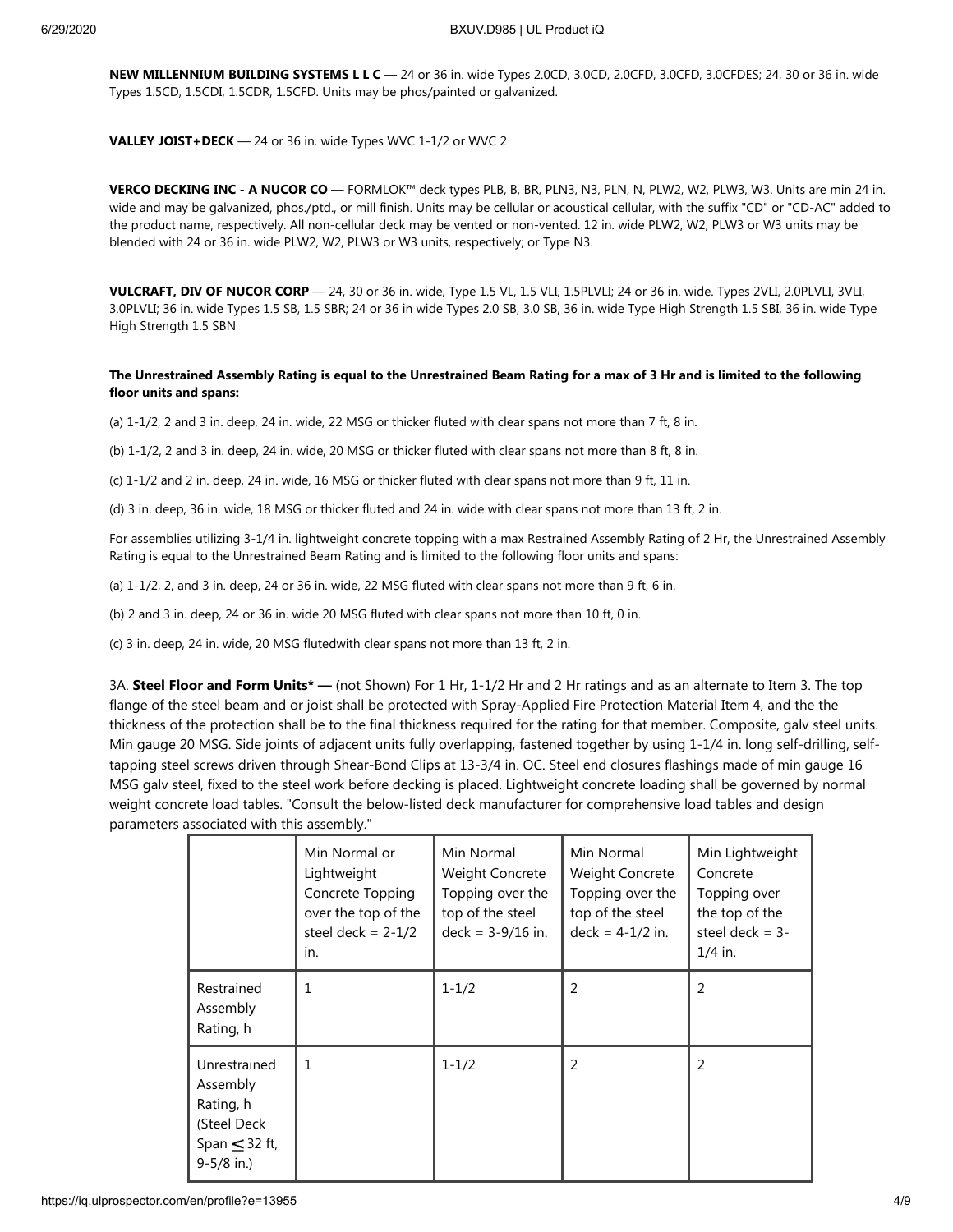| Unrestrained<br>Assembly<br>Rating, h<br>(Steel Deck<br>Span $>$ 32 ft,<br>$9 - 5/8$ in.) | 0                                                                                                                                                                                                                                                                                                                                                                                         | 0 | $\Omega$ | 0 |
|-------------------------------------------------------------------------------------------|-------------------------------------------------------------------------------------------------------------------------------------------------------------------------------------------------------------------------------------------------------------------------------------------------------------------------------------------------------------------------------------------|---|----------|---|
|                                                                                           | <b>Rib-Steel Reinforcement</b> Refer to UL Design D930. Steel reinforcement designed in accordance<br>with ACI 318 latest specifications. Minimum Cover below the steel reinforcement shall be 1-19/32<br>in. for 1 and $1-1/2$ Hr. Rating and $4-3/4$ in. for 2 Hr. rating.<br><b>Welded Wire Fabric</b> $-6 \times 6$ - Min wire thickness W2.9 X W2.9. placed in the concrete topping. |   |          |   |

**BAILEY METAL PRODUCTS LTD** — Type COMSLAB™ 210 and COMSLAB™ 225, Steel End Closure Flashing

4. **Spray-Applied Fire Resistive Materials —** Applied by mixing with water and spraying in one or more coats to a final thickness as shown in the tables below, to steel beam surfaces which must be clean and free of dirt, loose scale and oil. Min avg and min ind density of 15/14 pcf, respectively for Types MK-6/HY, MK-6/HY Extended Set, MK-6/HB, MK-6s, MK-6 GF, MK-6 GF Extended Set, MK-10 HB, MK-10 HB Extended Set, MK-1000/HB, MK-1000/HB Extended Set, RG. Min avg and min ind density of 22/19, respectively for Types Z-106, Z-106/G and Z-106/HY. Min avg and min ind density of 40/36 pcf respectively for Types AV-650, Z-146, Z-146PC and Z-146T cementitious mixture. Min avg and min ind density of 50/45 pcf respectively for Types AV800, Z-156, Z-156T and Z-156PC. For method of density determination, refer to Design Information Section.

|                                     |                                                                                    |                                 | W8x28 Beam<br>(see Note #1)                                    |                                                       |  |
|-------------------------------------|------------------------------------------------------------------------------------|---------------------------------|----------------------------------------------------------------|-------------------------------------------------------|--|
| <b>Assembly</b><br><b>Rating Hr</b> | <b>Restrained Unrestrained Unrestrained</b><br><b>Assembly</b><br><b>Rating Hr</b> | <b>Beam</b><br><b>Rating Hr</b> | <b>Fluted Floor Units</b><br>w/Light Weight<br><b>Concrete</b> | <b>Fluted Floor Units</b><br>w/Normal Weight Concrete |  |
| $\mathbf{1}$                        | $\mathbf{1}$                                                                       | 1                               | 3/8                                                            | 5/16                                                  |  |
|                                     |                                                                                    |                                 | 5/8#                                                           |                                                       |  |
| $1 - 1/2$                           | $\mathbf{1}$                                                                       | 1                               | 3/8                                                            | 5/16                                                  |  |
|                                     |                                                                                    |                                 | 5/8#                                                           |                                                       |  |
| $1 - 1/2$                           | $1 - 1/2$                                                                          | $1 - 1/2$                       | 5/8                                                            | 9/16                                                  |  |
|                                     |                                                                                    |                                 | 15/16#                                                         |                                                       |  |
| 2                                   | 1                                                                                  | 1                               | 3/8                                                            | 5/16                                                  |  |
|                                     |                                                                                    |                                 | 5/8#                                                           |                                                       |  |
| 2                                   | $\overline{2}$                                                                     | 2                               | 15/16                                                          | 13/16                                                 |  |
|                                     |                                                                                    |                                 | $1 - 1/4#$                                                     |                                                       |  |
| 3                                   | $1 - 1/2$                                                                          | $1 - 1/2$                       | 5/8                                                            | 9/16                                                  |  |
| 3                                   | 3                                                                                  | 3                               | $1 - 9/16$                                                     | $1 - 5/16$                                            |  |
| 3                                   | 3                                                                                  | 4                               | $2 - 1/8$                                                      | $1 - 7/8$                                             |  |

**Note #1: Joists from the N series designs may be substituted for the listed beam. When joists are substituted, the restrained rating of the joist must be equal to or greater that the restrained rating of the assembly. Additional joist substitution requirements are contained in the front of the Fire Resistance Directory.**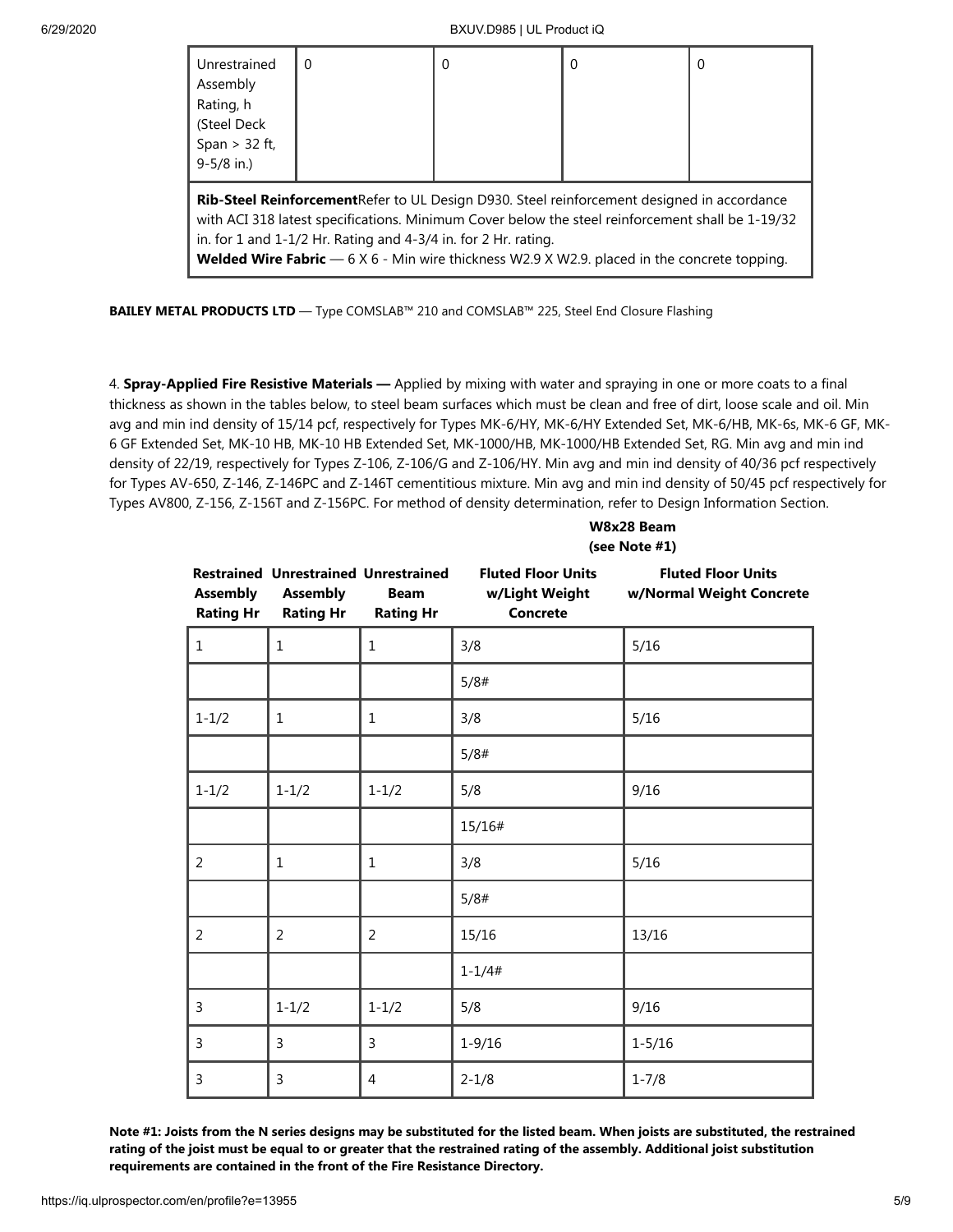# This thickness applies when optional Item 10 is used over 3-1/4 in. light weight concrete topping.

| <b>Restrained Unrestrained Unrestrained</b> |                                     | <b>Joist Thickness</b>   |                                                                    |            |
|---------------------------------------------|-------------------------------------|--------------------------|--------------------------------------------------------------------|------------|
| <b>Assembly</b><br><b>Rating Hr</b>         | <b>Assembly</b><br><b>Rating Hr</b> | Beam<br><b>Rating Hr</b> | Joist Spacing More than 4 ft Joist Spacing 4 ft OC or<br><b>OC</b> | less       |
| 1                                           | $\mathbf{1}$                        | 1                        | 7/8                                                                | 3/4        |
| $1 - 1/2$                                   | $\mathbf{1}$                        | 1                        | 7/8                                                                | 3/4        |
| $1 - 1/2$                                   | $1 - 1/2$                           | $1 - 1/2$                | $1 - 5/16$                                                         | $1 - 1/8$  |
| 2                                           | $\mathbf{1}$                        | 1                        | 7/8                                                                | 3/4        |
| 2                                           | $\overline{2}$                      | $\overline{2}$           | $1 - 3/4$                                                          | $1 - 1/2$  |
| 3                                           | $1 - 1/2$                           | $1 - 1/2$                | $1 - 7/16$                                                         | $1 - 7/16$ |
| 3                                           | 3                                   | 3                        | $2 - 9/16$                                                         | $2 - 5/16$ |

The thicknesses of Spray-Applied Fire Resistive Materials shown in the table below are applicable when normal weight concrete is used and the thickness applied to the beams' lower flange edges is reduced to one-half that shown in the table.

| <b>Restrained</b><br><b>Assembly</b><br><b>Rating Hr</b> | <b>Unrestrained</b><br><b>Assembly</b><br><b>Rating Hr</b> | <b>Unrestrained</b><br><b>Beam</b><br><b>Rating Hr</b> | <b>W8x28</b><br><b>Beam and NW Concrete</b> |
|----------------------------------------------------------|------------------------------------------------------------|--------------------------------------------------------|---------------------------------------------|
| $\mathbf{1}$                                             | 1                                                          | 1                                                      | 3/8                                         |
| $1 - 1/2$                                                | 1                                                          | 1                                                      | 3/8                                         |
| $1 - 1/2$                                                | $1 - 1/2$                                                  | $1 - 1/2$                                              | 5/8                                         |
| $\overline{2}$                                           | 1                                                          | 1                                                      | 3/8                                         |
| $\overline{2}$                                           | $\overline{2}$                                             | $\overline{2}$                                         | 7/8                                         |
| $\overline{3}$                                           | $1 - 1/2$                                                  | $1 - 1/2$                                              | 5/8                                         |
| 3                                                        | 3                                                          | 3                                                      | $1 - 7/16$                                  |
| 3                                                        | 3                                                          | 4                                                      | $1 - 15/16$                                 |

+ Thickness applied to beams' lower flange edges shall be a minimum of 1/4 in.

**ARABIAN VERMICULITE INDUSTRIES** — Types MK-6/HY, MK-6/HY Extended Set, MK-6/HB, MK-6s, MK-6 GF, MK-6 GF Extended Set, MK-10 HB, MK-10 HB Extended Set, MK-1000/HB, MK-1000/HB Extended Set, Z-106, Z-106/G, Z-106HY, Z146, AV-650, AV-800

**GCP KOREA INC** — Types MK-6/HY, MK-6/HY Extended Set, MK-6/HB, MK-6s, MK-6 GF, MK-6 GF Extended Set, MK-10 HB, MK-10 HB Extended Set, MK-1000/HB, MK-1000/HB Extended Set, Z-106/G, Z-106, Z-106HY, Z-146

**GCP APPLIED TECHNOLOGIES INC** — Types MK-6/HY, MK-6/HY Extended Set, MK-6/HB, MK-6s, MK-6 GF, MK-6 GF Extended Set, MK-10 HB, MK-10 HB Extended Set, MK-1000/HB, MK-1000/HB Extended Set, RG, Z-106/G, Z-106, Z106HY, Z-146, Z-146T, Z-146PC, Z-156, Z-156T, Z-156PC

4A. **Sprayed Fiber\* —** (Optional, Not Shown) Sprayed Fiber, Classified for Surface Burning Characteristics (BNST), having a maximum applied density of 3.5 pcf applied over Spray-Applied Fire Resistive Material (Item 4) on both Steel Floor and Form Units (Item 3 and 3A) and over Spray-Applied Fire Resistive Material (Item 4) on Supports (Item 1). Sprayed Fiber may be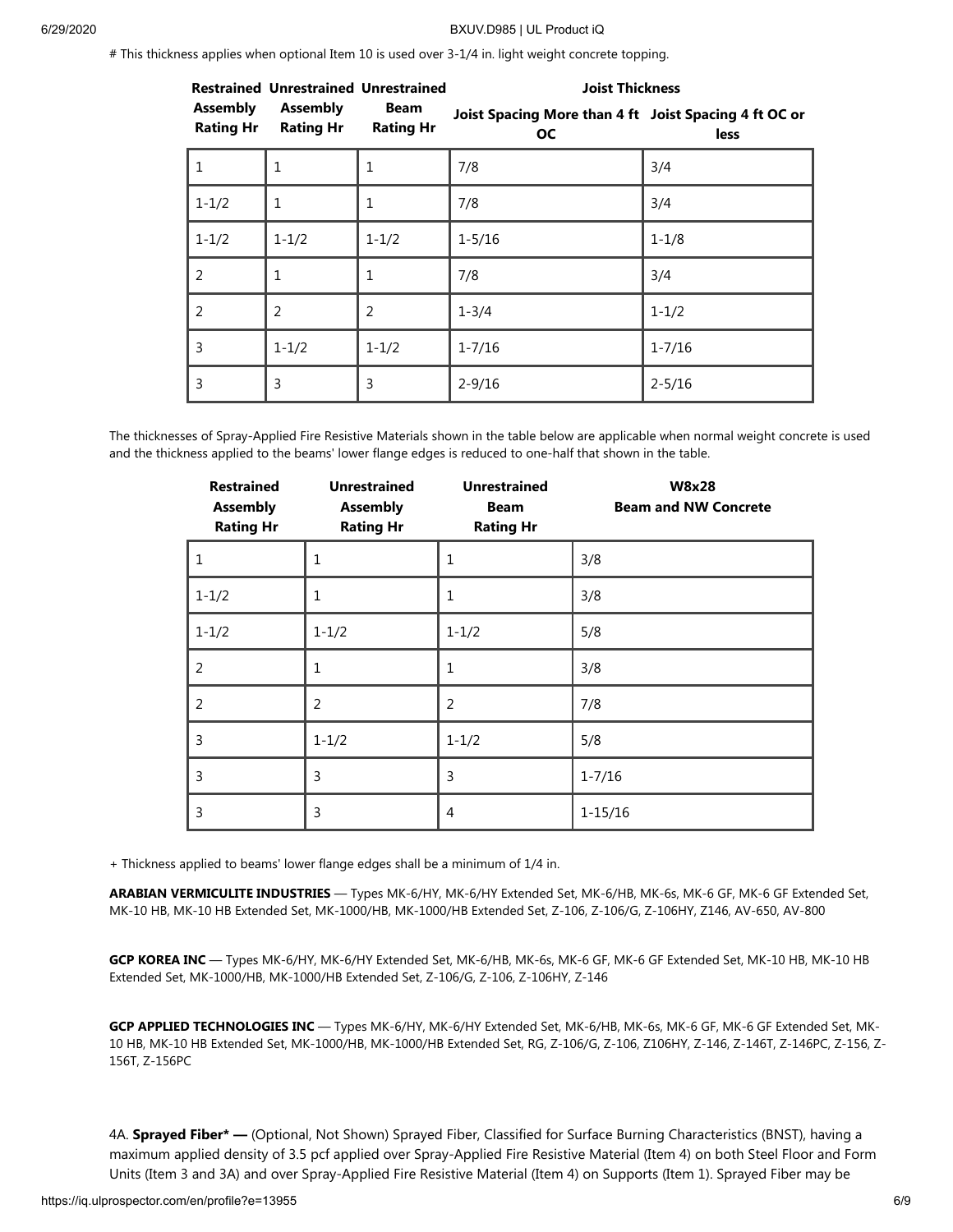applied to the underside of Steel Floor and Form Units (Item 3 and 3A) at an unlimited thickness. Sprayed Fiber may be applied over Spray-Applied Fire Resistive Material (Item 4) on Supports (Item 1) according to the following tables:

## **Allowable Sprayed Fiber Thickness over SFRM applied to Beams (Item 1)**

| <b>Installed</b><br><b>SFRM</b> | <b>SFRM Density (lb/ft<sup>3</sup>)</b> |            |            |             |  |  |
|---------------------------------|-----------------------------------------|------------|------------|-------------|--|--|
| <b>Thickness</b><br>$(in.)$ on  | 15                                      | 22         | 40         | 50          |  |  |
| <b>Beam</b>                     | <b>Sprayed Fiber Thickness (in.)</b>    |            |            |             |  |  |
| 5/16                            | $\,8\,$                                 | $\,8\,$    | 8          | $\,8\,$     |  |  |
| 3/8                             | 8                                       | 8          | 8          | 8           |  |  |
| 9/16                            | 8                                       | 8          | 8          | 8           |  |  |
| 5/8                             | $\,8\,$                                 | 8          | 8          | $\,8\,$     |  |  |
| 13/16                           | 8                                       | 8          | 8          | 8           |  |  |
| 7/8                             | 8                                       | 8          | 8          | 8           |  |  |
| 15/16                           | 8                                       | 8          | 8          | 8           |  |  |
| $1 - 1/4$                       | $\,8\,$                                 | 8          | 8          | 8           |  |  |
| $1 - 5/16$                      | $7 - 3/4$                               | 8          | 8          | 8           |  |  |
| $1 - 7/16$                      | $7 - 1/4$                               | 8          | 8          | 8           |  |  |
| $1 - 9/16$                      | $6 - 11/16$                             | 8          | 8          | $\,8\,$     |  |  |
| $1 - 7/8$                       | $5 - 3/8$                               | $7 - 7/8$  | 5          | $6 - 1/4$   |  |  |
| $1 - 15/16$                     | $5 - 1/16$                              | $7 - 7/16$ | $4 - 5/16$ | $5 - 3/8$   |  |  |
| $2 - 1/8$                       | $4 - 5/16$                              | $6 - 5/16$ | $2 - 1/8$  | $2 - 11/16$ |  |  |

### **Allowable Sprayed Fiber Thickness over SFRM applied to Joists (Item 1)**

| <b>Installed</b><br><b>SFRM</b> | <b>SFRM Density (lb/ft<sup>3</sup>)</b> |                                      |    |    |  |
|---------------------------------|-----------------------------------------|--------------------------------------|----|----|--|
| <b>Thickness</b><br>$(in.)$ on  | 15                                      | 22                                   | 40 | 50 |  |
| <b>Joist</b>                    |                                         | <b>Sprayed Fiber Thickness (in.)</b> |    |    |  |
| 5/16                            | 8                                       | 8                                    | 8  | 8  |  |
| 3/8                             | 8                                       | 8                                    | 8  | 8  |  |
| 9/16                            | 8                                       | 8                                    | 8  | 8  |  |
| 5/8                             | 8                                       | 8                                    | 8  | 8  |  |
| 13/16                           | 8                                       | 8                                    | 8  | 8  |  |
| 7/8                             | 8                                       | 8                                    | 8  | 8  |  |
| 15/16                           | 8                                       | 8                                    | 8  | 8  |  |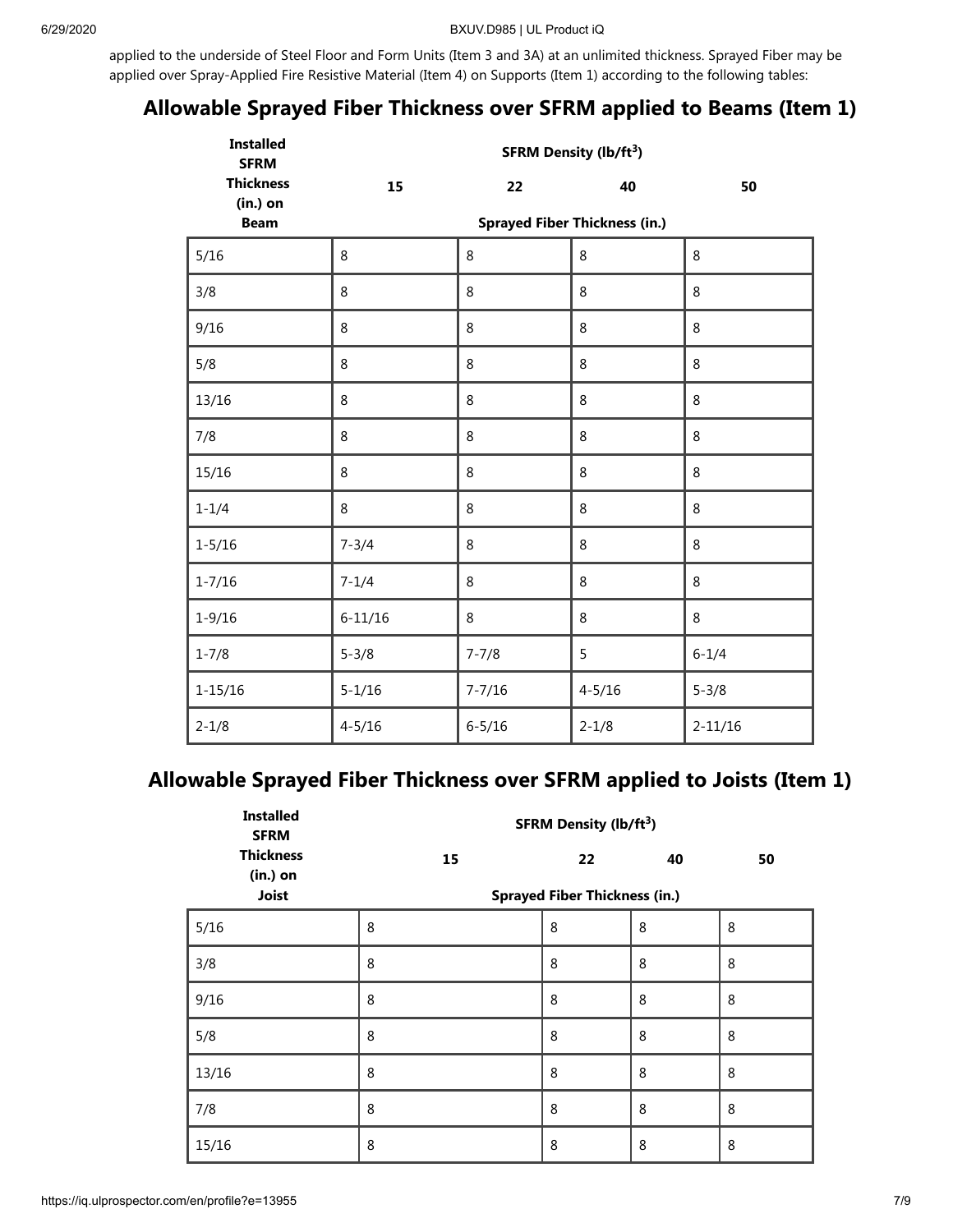| $1 - 1/4$  | O         | ο | 8 | u |
|------------|-----------|---|---|---|
| $1 - 5/16$ | $7 - 3/4$ | O | 8 | o |

**INTERNATIONAL CELLULOSE CORP** — Type K13, URE-K, or SonaSpray FC

5. **Shear-Connector-Studs-Optional —** Studs 3/4 in. diam by 3 in. long, for 1-1/2 in. deep form units to 5-1/4 in. long for 3 in. deep form units, headed type or equivalent per AISC specifications. Welded to the top flange of the beam through the steel form units.

6. **Electrical Inserts —** (Not Shown) — Classified as "Outlet Boxes and Fittings Classified for Fire Resistance".

WIREMOLD CO — After set Inserts. Single-service after set inserts installed per accompanying installation instructions in 2-1/2 in. diam hole core-drilled through min 3-1/4 in. thick concrete topping to top of cell of any min 3 in. deep cellular steel floor unit specified under Item 3. Spacing shall be no more than one insert in each 10 sq ft of floor area in each span with a min center to center spacing of 16 in. If the high potential and low potential raceways of the cellular steel floor unit are separated by a valley filled with concrete, the center to center spacing of the high potential and low potential single-service after set inserts may be reduced to a min of 7-1/2 in. Restrained Assembly Rating is 2 hr or less with internally protected Type 436 after set insert with Types M4-, M6- or M8- Series single-service activation fitting

**WIREMOLD CO** — Internally protected Type 436 after set insert with Type M4-, M6- or M8- Series single-service activation fitting

7. **Roof Covering Materials\* —** (Optional, not shown) — Consisting of materials compatible with insulations described herein which provide Class A, B or C coverings. See Roofing Materials and Systems Directory - Roof Covering Materials (TEVT).

8. **Insulating Concrete —** (Not Shown) — Optional. Various types of insulating concrete prepared and applied in the thickness indicated:

A. **Vermiculite Concrete —** (Not Shown) — Optional.

1. Blend 6 to 8 cu ft of Vermiculite Aggregate\* to 94 lb Portland Cement and air entraining agent. Min thickness of 2 in. as measured to the top surface of the structural concrete or foamed plastic (Item 9) when it is used. **SIPLAST INC**

#### **VERMICULITE PRODUCTS INC**

2. Blend 3.5 cu ft. of Type NVC Concrete Aggregate\* or Type NVS Vermiculite Aggregate\* to 94 lb Portland Cement. Slurry coat, 1/8 in. thickness beneath foamed plastic (Item 9) when used, 1 in. min topping thickness. **SIPLAST INC**

#### **VERMICULITE PRODUCTS INC**

Vermiculite concrete may be covered with Roof Covering Materials (Item 7).

B. **Cellular Concrete-Roof Topping Mixture\* —** Concentrate mixed with water and Portland Cement per manufacturers specifications. Min. thickness of 2-in. as measured to the top surface of the structural concrete or foamed plastic (Item 9) when used. 28-day min compressive strength of 190 psi as determined with ASTM C495-66. **AERIX INDUSTRIES** — Cast dry density of 37 (+ or -) 3.0 pcf

**CELCORE INC** — Type Celcore with cast dry density of 31 (+ or - 3.0) pcf or Type Celcore MF with cast dry density of 29 (+ or - 3.0) pcf

**ELASTIZELL CORP OF AMERICA** — Type II. Mix #1 of cast dry density 39 (+ or -) 3.0 pcf, Mix #2 of cast dry density 40 (+ or -) 3.0 pcf, Mix #3 of cast dry density 47 (+ or -) 3.0 pcf

**SIPLAST INC** — Mix No. 1 or 2. Cast dry density of 32+3 (Mix No. 1) or 36+3 (mix No. 2) pcf